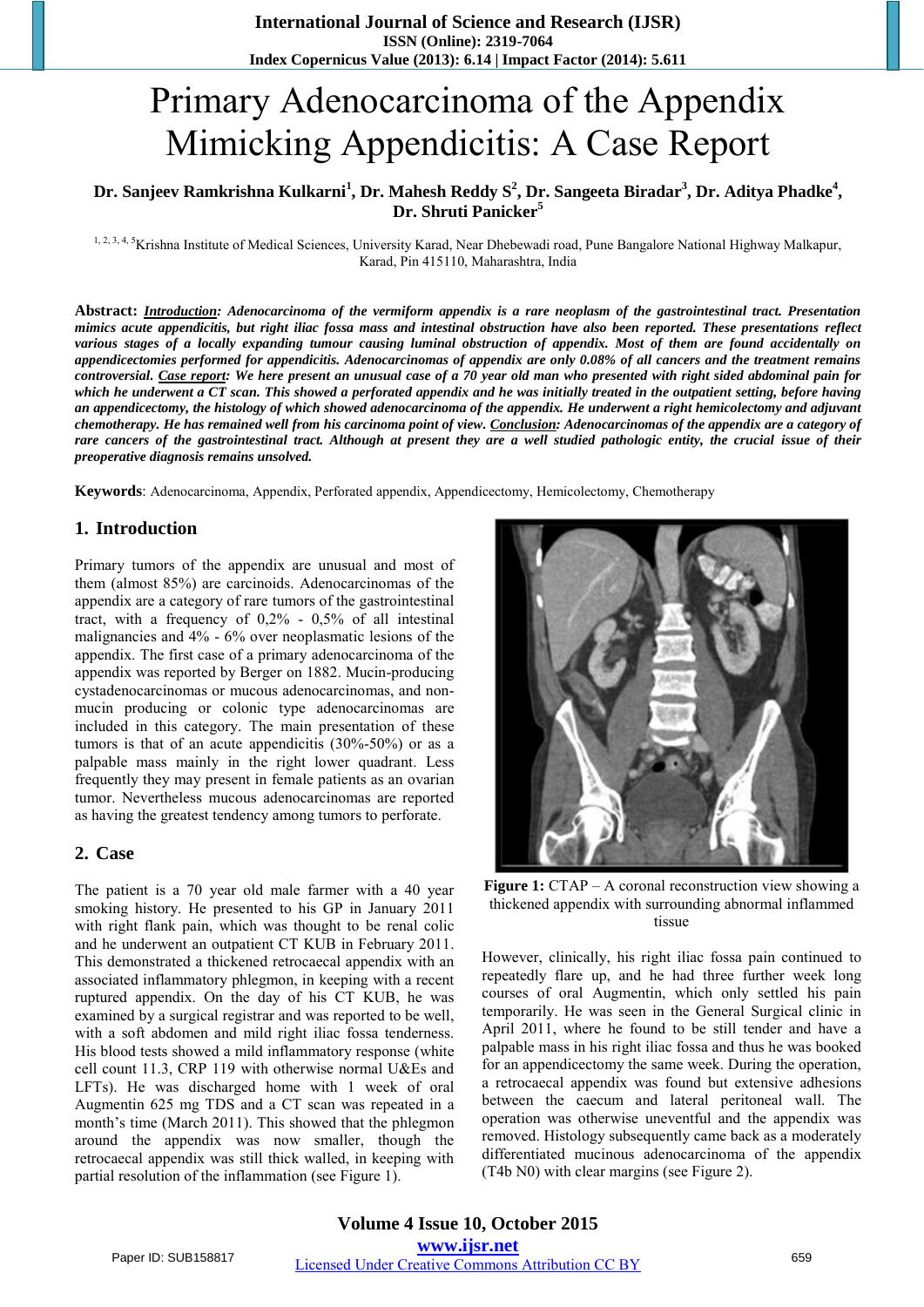#### **International Journal of Science and Research (IJSR) ISSN (Online): 2319-7064 Index Copernicus Value (2013): 6.14 | Impact Factor (2014): 5.611**



**Figure 2:** A Haematoxylin and Eosin stained appendix specimen showing a moderately differentiated adenocarcinoma with focal mucin production.

A staging CT of the chest and abdomen showed no metastases and in order to excise the lymph node field, he underwent a right hemicolectomy in June 2011, with an end to end anastomosis, after which he recovered well apart from some post operative ileus which settled spontaneously. Following this, it was planned that he would have 6 cycles of adjuvant chemotherapy with Oxaliplatin and Capecitabine. The patient took all the 6 cycles of chemotherapy and now presents to the hospital with full recovery.

The most common primary appendiceal neoplasms are carcinoid tumours, comprising around 32%-85% of all appendiceal tumours[1,2]. Primary adenocarcinomas of the appendix, on the other hand, make up only around 4%-6% of all primary appendiceal neoplasms [3] and account for just 0.4%-1% of all gastrointestinal malignancies [4].Only about 250 cases of primary adenocarcinoma of appendix have been described since Berger first recognized the neoplasm in 1882. The mean age of presentation is in the fifth or sixth decade [5], and the incidence of these neoplasms is 0.12 cases per million people per year [6], making them rare. Primary adenocarcinomas of the appendix can be of three subtypes: mucinous (55%), colonic type (34%) and adenocarcinoid (11%) [7], and most neoplasms are only identified after histological examination [8], being found in approximately 0.9%-1.4% of all appendicectomy specimens.

Primary adenocarcinomas of the appendix commonly present as acute appendicitis or with a palpable right iliac fossa mass [9], but rarer presentations include urinary frequency mimicking bladder cancer [10], hydronephrosis [11], mimicking Crohn's disease [12], caecal intussusceptions [13] and anaemia [14]. Primary adenocarcinomas of the appendix are the most frequently perforating carcinoma of the gastrointestinal tract [15] and like carcinoma of the colon, spread via local invasion, lymphatic vessels, and the bloodstream to the peritoneal cavity most commonly, followed by lymph nodes, liver, ovaries, the abdominal wall and the lungs [16].

## **3. Discussion**

| <i>Characteristics</i> | Mucinous adenocarcinoma | Colonic type adnocarcinoma | Signet ring cell carcinoma |
|------------------------|-------------------------|----------------------------|----------------------------|
| Age at diagnosis       | $60$ (Range 17–99)      | 62 (Range 19–98)           | 58 (Range 25–90)           |
| Gender                 | Male 49%                | Male $60\%$                | Male $46\%$                |
|                        | Female 51%              | Female 40%                 | Female 54%                 |
| Race                   | White 89%               | White 80%                  | White $93\%$               |
|                        | Black $6\%$             | Black $13\%$               | Black $1\%$                |
|                        | Other $5\%$             | Other $7\%$                | Other $4\%$                |

**Table 1:** Characteristics of patients presenting with appendiceal adenocarcinoma

The preferred surgical treatment is still controversial. While simple appendicectomy seems to be sufficient for early, noninvasive carcinomas of the appendix [4], most tumours usually present as advanced invasive carcinomas and secondary right hemicolectomy is usually recommended as the operative treatment of choice [17]. The role of adjuvant chemotherapy in adenocarcinomas of the appendix is not clear. Despite this, many oncologists recommend adjuvant 5-fluorouracil based chemotherapy particularly for patients with no depositive intestinal type adenocarcinoma. Cardiotoxicity and colitis are two rare but serious complications of 5-fluorouracil therapy [18,19].

# **4. Conclusion**

Mucin producing adenocarcinomas of the appendix are a category of rare cancers of the gastrointestinal tract. Although at present they are a well studied pathologic entity, the crucial issue of their preoperative diagnosis remains unsolved. Appendicular lesions, both inflammatory and neoplastic, are notorious for atypical presentation. It is thus

not surprising that the rate of this misdiagnosis is quite high particularly if solely based on clinical grounds.

## **References**

- [1] Connor SJ, Hanna GB, Frizelle FA (1998) Appendiceal tumors: retrospective clinic pathologic analysis of appendiceal tumors from 7,970 appendectomies. Dis Colon Rectum 41: 75-80.
- [2] Sandor A, Modlin IM (1998) A retrospective analysis of 1570 appendiceal carcinoids. Am J Gastroenterol 93: 422-428.
- [3] Rutledge RH, Alexander JW (1992) Primary appendiceal malignancies: rare but important. Surgery 111: 244-250.
- [4] Murphy EM, Farquharson SM, Moran BJ (2006) Management of an unexpected appendiceal neoplasm. Br J Surg 93: 783-792.
- [5] Chen KT, Spaulding RW (1991) Appendiceal carcinoma masquerading as primary bladder carcinoma. J Urol 145: 821-822.